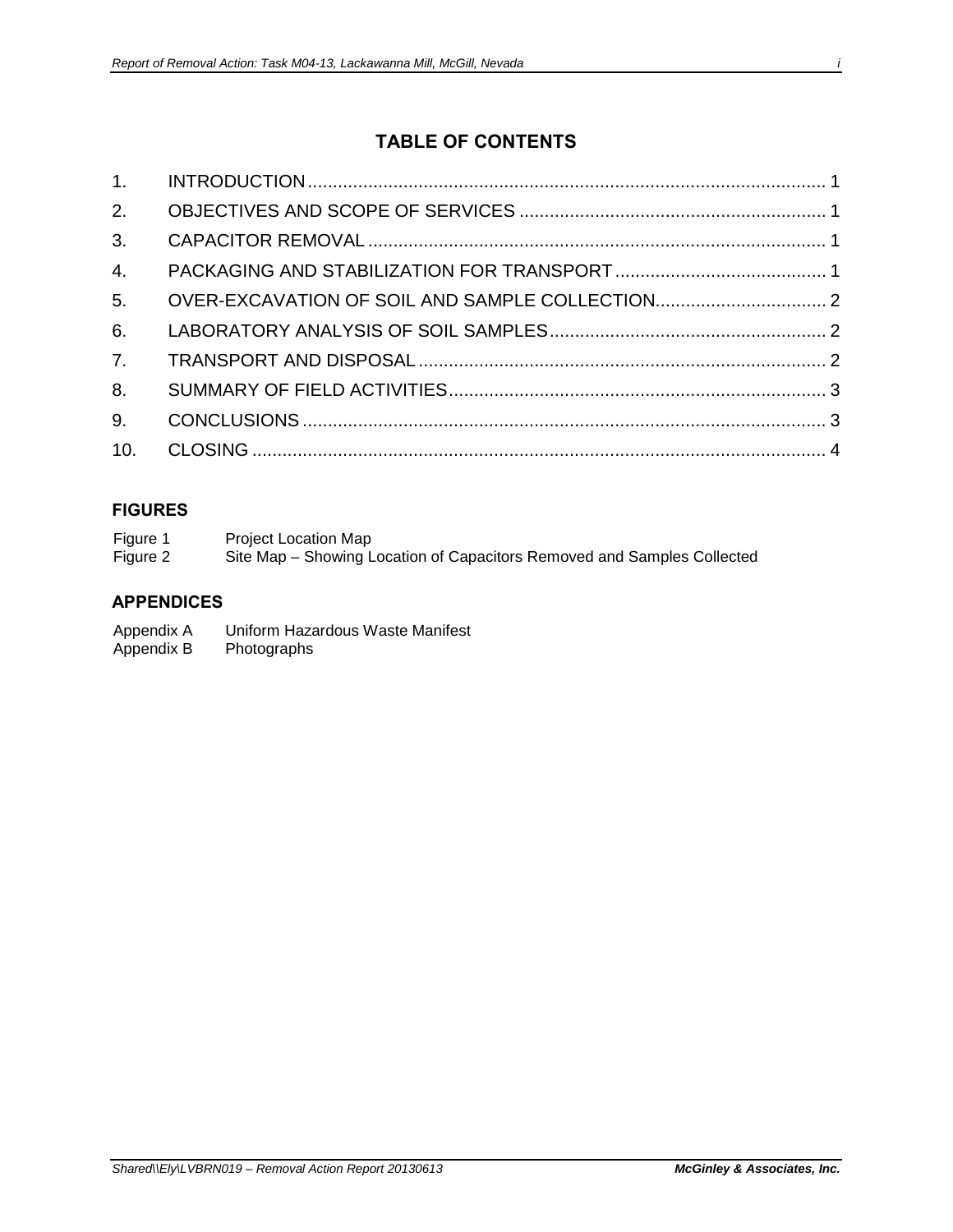# **EXECUTIVE SUMMARY**

*This report presents the activities and results associated with the removal and disposal of all known capacitors previously discarded at the former Lackawanna Mill property located in Ely, Nevada. The activities associated with this removal took place between March 19, 2013 and March 21, 2013.* 

*In June of 2012, a Phase I Environmental Site Assessment (ESA) and Limited Phase II ESA were performed by MGA on the subject property utilizing grant funding provided by the State of Nevada Brownfields Program (NBP). The assessment recommended that the discarded and damaged capacitors be removed and disposed at a landfill permitted to accept PCB waste of this type.* 

*Based on those recommendations and the possibility of a public health risk due to PCB contamination at the site, MGA utilized NBP funds to remove and discard all found capacitors at the site. The removal was performed by trained MGA staff following a NDEP-approved Corrective Action Plan (CAP) and the sitespecific Health and Safety Plan previously prepared by MGA for sample collection at the site in the Phase II ESA. In addition, over-excavation and disposal of poly-chlorinated biphenyl (PCB) impacted soil located beneath and proximal to the removed capacitors was conducted at the time of capacitor collection and removal.*

*Once collected, the capacitors were placed in 55-gallon steel drums lined with two poly bags. Overexcavated soil was also placed within the drums for disposal. The drums were then sealed for transport to the US Ecology landfill in Beatty, Nevada. AET Environmental transported all sealed drums to the landfill on March 21, 2013 and disposed of them in accordance with local, State of Nevada, and Federal regulations.* 

*Soil samples were collected at the extent of the over-excavation for comparison to EPA Region 9 Regional Screening Levels (RSL) for industrial soil to ensure all PCB-contaminated soil was removed. Approximately one cubic foot of soil was removed at each location associated with a discarded capacitor found on soil. With the exception of one capacitor location, it appears that soil was removed beyond the extent of contamination. One location still exhibited a concentration of Aroclor 1242 at 1,200 mg/Kg which is well above the RSL for industrial soil of this compound at 0.74 mg/Kg.* 

*Therefore, it is recommended that additional soil be removed and a sample collected at the extent for final analysis. Based on the sample location and the amount of soil removed from all locations, MGA is of the opinion that the volume of soil contaminated with PCBs at this location is less than three cubic yards and does not constitute a reportable spill event. It is anticipated that less than two cubic feet of soil will be required to be removed and disposed.* 

*McGinley & Associates was contracted by the NBP on behalf of The City of Ely to remove, transport, and dispose of discarded capacitors formerly utilized at the Lackawanna Mill site in Ely, Nevada. The property consists of one parcel of land that is listed with White Pine County, Nevada as Assessor's Parcel Number (APN) 010-420-06. The activities were supervised and reviewed by a Nevada Certified Environmental Manager (CEM) as required by the State of Nevada NAC 459.* 

*During this removal action, 24 capacitors were found and successfully removed and transported for disposal. Of those 24 capacitors, two were located on native soil. The soil beneath these two capacitors was excavated to the perceived extent of potential PCB contamination. At the extent of the excavated areas, confirmation samples were collected and subsequently submitted via proper chain-of-custody protocol to ESC Lab Sciences for PCB analysis by EPA Method 8082. The results of one of the samples indicated that not enough soil was excavated beneath the corresponding capacitor. However, based on known site conditions and contaminant physical properties, it is MGA's opinion that less than two cubic feet of PCB contaminated soil remains at the location. MGA recommends that the additional two cubic of soil be excavated and disposed per local, state, and federal regulations. In addition, it is recommended that one additional confirmation sample be collected to ensure the contamination has been removed.*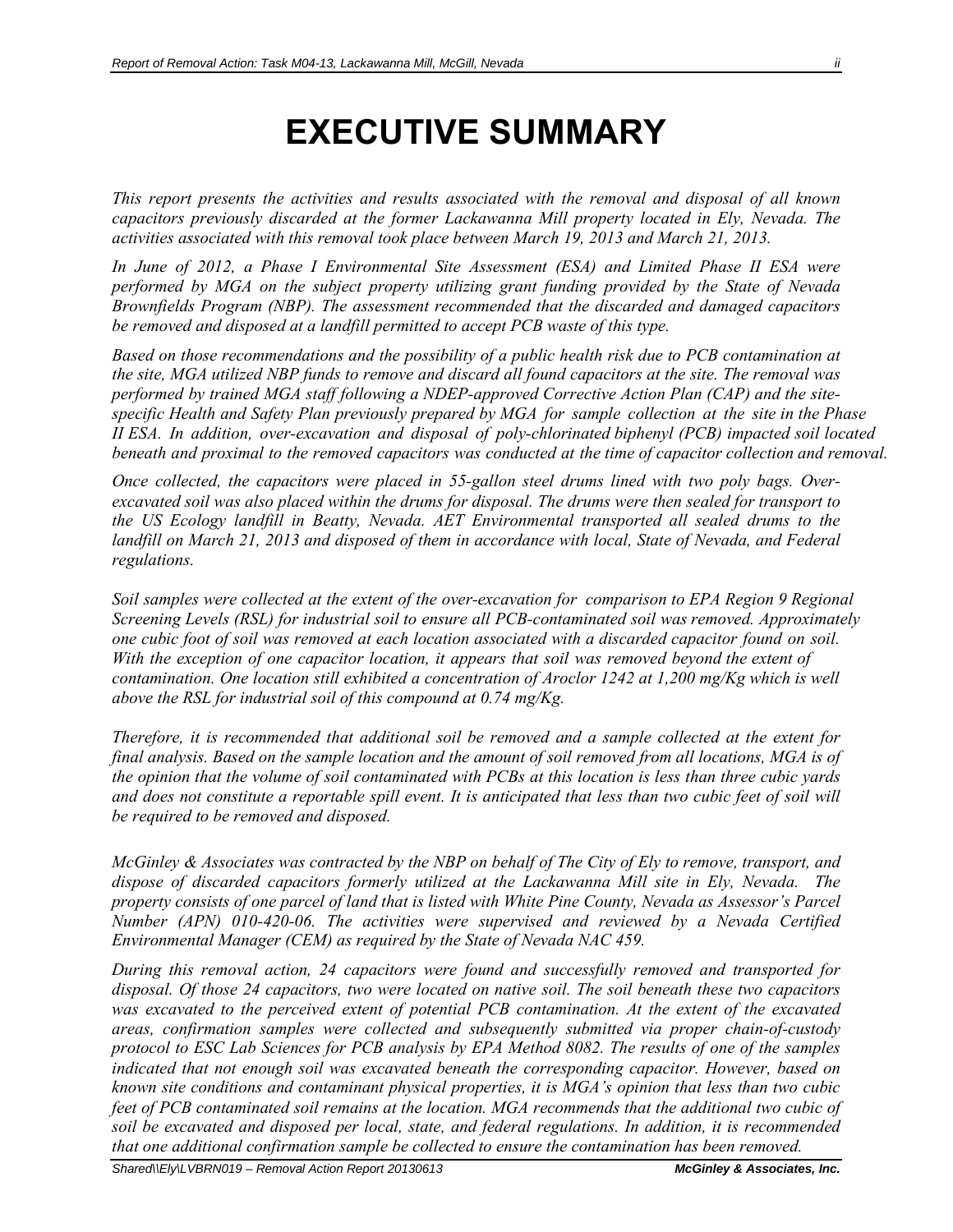### <span id="page-2-0"></span>**1. INTRODUCTION**

McGinley & Associates (MGA) conducted and managed activities for the removal, transport, and disposal of all known capacitors previously discarded at the Lackawanna Mill Site in Ely, Nevada. The former mill site is located on Lackawanna Road approximately two miles north of the City of Ely, White Pine County, Nevada. Specific geographic positioning system (GPS) coordinates for the site entrance is: Latitude 39°16'59" North, Longitude 114°52'04" West. The subject property lies in the western portion of Steptoe Valley at the eastern slopes of the Egan Range (Figure 1). It is listed as White Pine County Assessor's Parcel number 010-420-06 and is located within Section 03, Township 16 North, Range 63 East of the Mount Diablo Base and Meridian (MDB&M).

# <span id="page-2-1"></span>**2. OBJECTIVES AND SCOPE OF SERVICES**

Per the NBP reviewed and approved corrective action plan (CAP) previously prepared by MGA staff, the objectives of the activities were to remove, transport, and dispose of all observed capacitors at the site. In addition, soil beneath any capacitor found to be located on soil was to be over-excavated and a confirmation sample collected at the extent of the excavation to determine if the contamination was removed appropriately in comparison to RSLs for industrial soil. As required by the State of Nevada Administrative Code (NAC) 459, all MGA services were supervised and reviewed by a Nevada Certified Environmental Manager (CEM).

The activities performed by MGA for this removal action included:

- Collection and removal of 24 capacitors;
- Placement of the capacitors into poly-lined 55-gallon steel drums prior to transport;
- Over-excavation of soil located beneath capacitors found on soil;
- Collection of soil samples at the extent of each over-excavation;
- Placement of over-excavated soil into poly-lined 55-gallon steel drums prior to transport;
- Pick-up and transport of four 55-gallon steel drums by AET Environmental to the US Ecology landfill in Beatty, Nevada; and
- Delivery of waste drums to the US Ecology landfill with final disposal per local, State of Nevada, and Federal regulations.
- Preparation of this Report.

#### <span id="page-2-2"></span>**3. CAPACITOR REMOVAL**

On March 20, 2013, MGA staff searched the mill site for discarded capacitors. Twenty-four capacitors were observed, removed, and placed into poly-lined 55-gallon drums. Two of the capacitors were discovered proximal to an access road and on soil. Twenty-two capacitors were collected from the concrete building pad located at the upper portion of the mill site.

# <span id="page-2-3"></span>**4. PACKAGING AND STABILIZATION FOR TRANSPORT**

After removal, the 24 capacitors were packaged within two 3-mil poly contractor bags and placed into 55-gallon steel drums. Each drum was sealed and then placed into a transport truck by AET Environmental and secured within the truck to ensure the drums would not tip over. No issues were observed or noted during the packaging and stabilization process.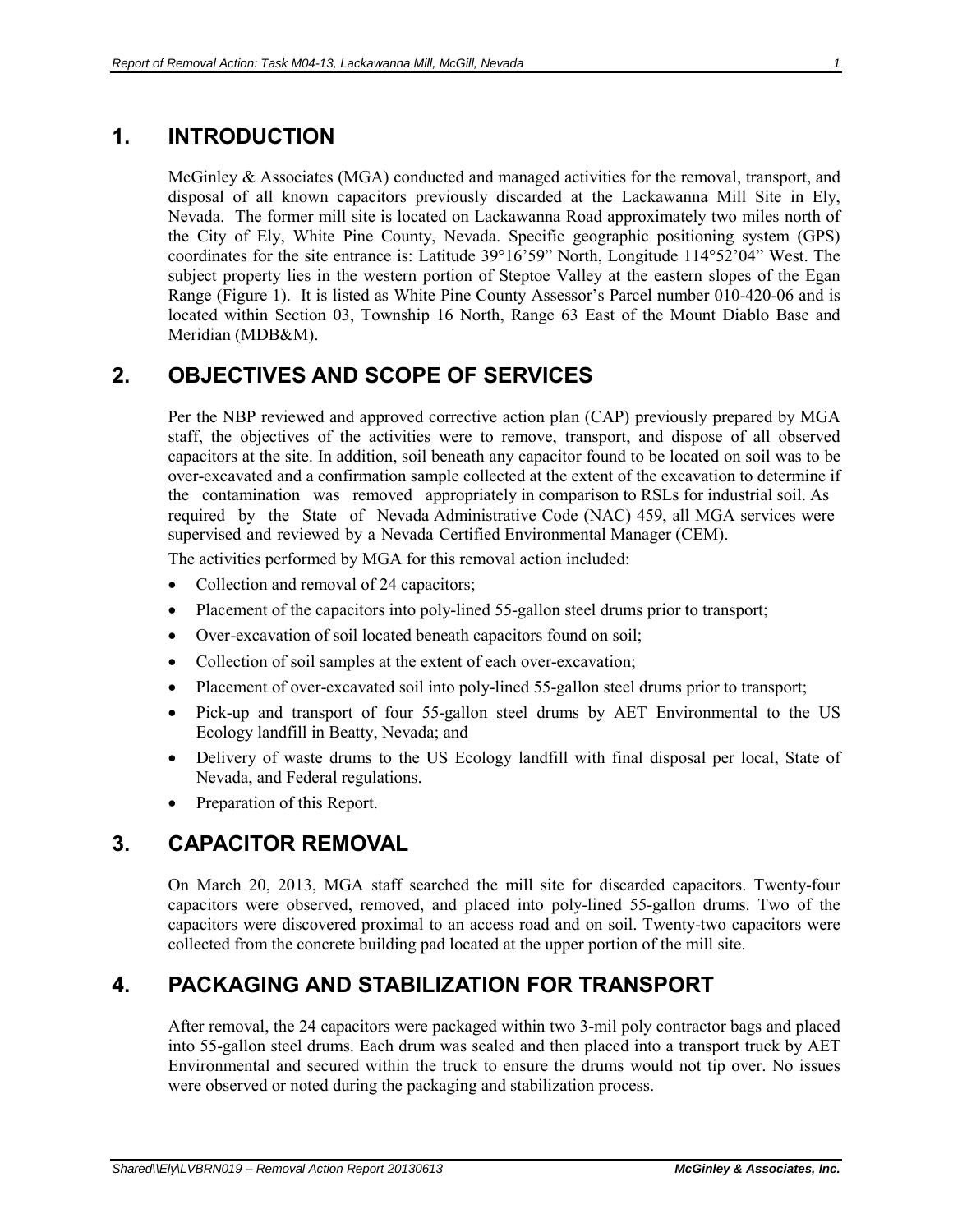# 5. OVER-EXCAVATION OF SOIL AND SAMPLE COLLECTION

Of the 24 capacitors found at the mill site, only two were located on areas containing native soil. At those locations, soil from beneath each capacitor was excavated and placed into 55-gallon steel drums. Approximately one cubic foot of soil was excavated from each capacitor location, which was anticipated to be the volume required to remove soils contaminated with PCBs above EPA Region 9 RSLs. Once the anticipated volume was removed, a confirmatory soil sample was collected at the extent of the excavation. The soil samples were collected within glass jars, sealed, placed on ice, and shipped to the laboratory for PCB analysis.

In addition to excavation of soils, material located proximal to capacitors removed from the concrete pad which appeared to be stained with capacitor oil was collected and placed into 55gallon steel drums for subsequent disposal.

# 6. LABORATORY ANALYSIS OF SOIL SAMPLES

Two collected soil samples were submitted via proper chain of custody protocol to ESC Lab Sciences for analysis. Each sample was analyzed for PCBs via EPA Method 8082. Table 1 presents the results for both samples. EPA Region y

| <b>Parameter</b> | <b>Units</b> | <b>LVBRN019 SS-01</b> | <b>LVBRN019 SS-02</b> | kUS<br>- 6 |
|------------------|--------------|-----------------------|-----------------------|------------|
| PCB 1016         | mg/Kg        | ND                    | ND.                   | ÷          |
| <b>PCB 1221</b>  | mg/Kg        | ND                    | ND                    | د.         |
| <b>PCB 1232</b>  | mg/Kg        | ND                    | <b>ND</b>             |            |
| <b>PCB 1242</b>  | mg/Kg        | ND                    | 1.200                 |            |
| <b>PCB 1248</b>  | mg/Kg        | 0.12                  | <b>ND</b>             |            |
| <b>PCB 1254</b>  | mg/Kg        | 0.041                 | <b>ND</b>             |            |
| <b>PCB 1260</b>  | mg/Kg        | <b>ND</b>             | ND                    |            |

Table 1: Summary of Soil PCB Results

Results from soil sample SS-01 indicate that PCB concentrations within the collected samples were below the compound-specific RSLs in industrial soil. Therefore, it appears that excavation of soils at this location was adequate to remove PCB contaminated soils. However, the sample collected at the second capacitor location exhibited PCB concentrations (PCB 1242) at 1,200 mg/Kg. This indicates that the extent of PCB soil contamination at this location was not found. Based on knowledge of the site and physical characteristics of PCBs, it is MGA's opinion that the additional amount of PCB contaminated soil left at this location is less than two cubic feet of soil.

#### **TRANSPORT AND DISPOSAL** 7.

On March 21, 2013, AET Environmental collected the 55-gallon drums, secured them within their transport truck, and delivered them to the US Ecology landfill located in Beatty, Nevada. The drums were accepted for disposal. The Uniform Hazardous Waste Manifest associated with the disposal is provided in Appendix A.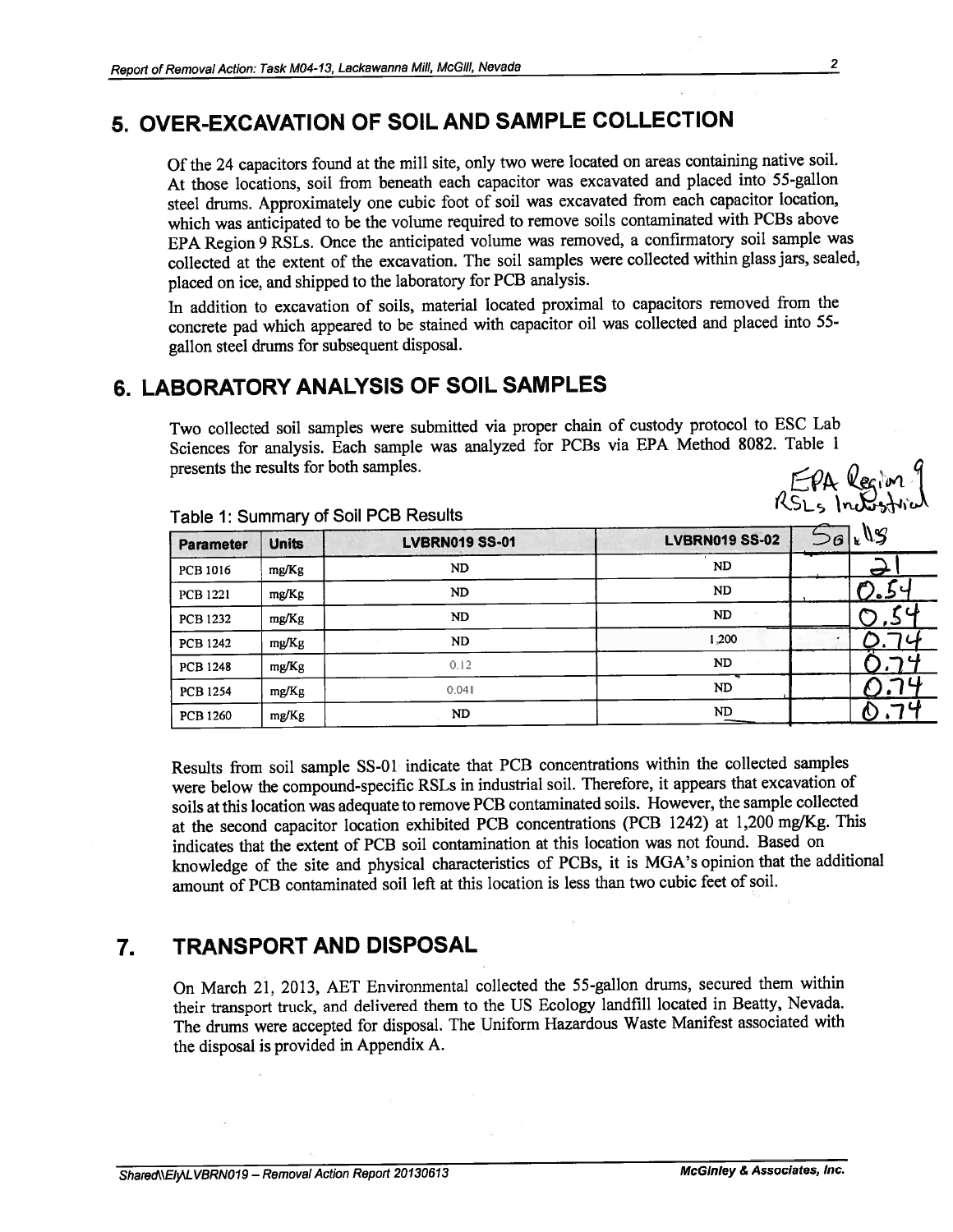#### <span id="page-4-0"></span>**8. SUMMARY OF FIELD ACTIVITIES**

- Twenty-four capacitors were located, removed, and placed into 55-gallon drums;
- Soil beneath two capacitors found on soil was excavated and placed into 55-gallon drums;
- Sealed 55-gallon drums were picked up by AET Environmental and transported to the US Ecology hazardous waste landfill in Beatty, Nevada for proper disposal;
- Confirmation soil samples were collected at the extent of each excavation;
- Collected soil samples were analyzed for PCBs via EPA Method 8082;

#### <span id="page-4-1"></span>**9. CONCLUSIONS**

McGinley  $\&$  Associates was contracted by the NBP on behalf of The City of Ely to remove, transport, and dispose of discarded capacitors formerly utilized at the Lackawanna Mill site in Ely, Nevada. The property consists of one parcel of land that is listed with White Pine County, Nevada as Assessor's Parcel Number (APN) 010-420-06. The activities were supervised and reviewed by a Nevada Certified Environmental Manager (CEM) as required by the State of Nevada NAC 459 and conducted following a NDEP-approved CAP.

During this removal action, 24 capacitors were found and successfully removed and transported for disposal. Of those 24 capacitors, two were located on native soil. The soil beneath these two capacitors was excavated to the perceived extent of potential PCB contamination. At the extent of the excavated areas, confirmation samples were collected and subsequently submitted via proper chain-of-custody protocol to ESC Lab Sciences for PCB analysis by EPA Method 8082. The results of one of the samples indicated that not enough soil was excavated beneath the corresponding capacitor based on comparison to RSLs for industrial soil. However, based on known site conditions and contaminant physical properties, it is MGA's opinion that less than two cubic feet of PCB contaminated soil remains at the location. MGA recommends that the additional two cubic of soil be excavated and disposed per local, state, and federal regulations. In addition, it is recommended that one additional confirmation sample be collected to ensure the contamination has been removed to EPA Region 9 industrial soil standards.